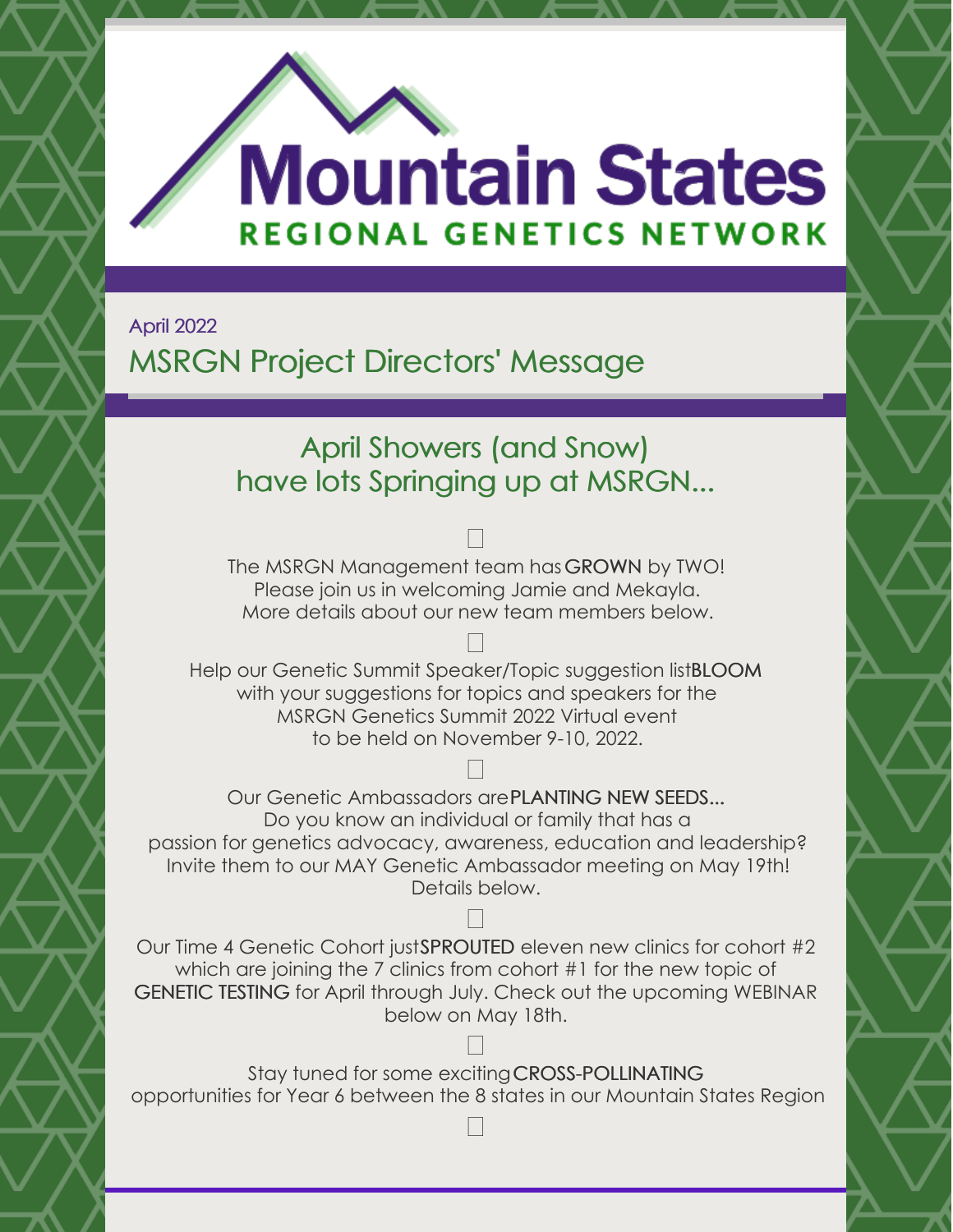



#### Welcome Mekayla! Projects Coordinator

We are thrilled to have Mekayla returning to MSRGN after serving as the MSRGN/THI Intern through her graduate program at Sam Houston State University (SHSU) in Huntsville, TX. She completed her master's degree in Public Health in August 2021. Mekayla hopes to advance her career in the realm of genetic education. Mekayla's prior work experience includes her role as a Marketing and Events Coordinator for the Office of the Vice President for Student Affairs at SHSU.

We are excited to have Mekayla join our team as the Projects Coordinator for MSRGN. She will be sharing her time between MSRGN and Texas Health Institute and started with MSRGN/THI on April 18th.

Click the button below to send a Welcome email to Mekayla

Email [Mekayla](mailto:mountainstatesregionalgenetics@gmail.com)



#### Welcome Jamie! State Teams Coordinator

We are thrilled to also welcome Jamie Stefanski to the MSRGN Team. Jamie comes to the State Teams Coordinator Position with prior experience as a MSRGN Colorado State team member since 2018, a former Colorado state team co-lead and as the current Colorado Genetic Navigator. Jamie is a Physical Therapist, ABM NeuroMovement Practitioner, and a mother of two children with the rare genetic condition. She also serves on the Special Education Advisory Committee (SEAC) for her local school district and has hosted multiple MSRGN Genetic Pop-Ups, free NeuroMovement clinics, and other special needs events. Jamie and her family have lived in Colorado since 2017. Prior to moving to Colorado, she has navigated genetics in five other states, providing her with vast experience navigating the medical system, insurance system, special needs services, and medically complex and genetics worlds as a professional and parent.

We are excited to have Jamie join our team as the State Teams Coordinator for MSRGN. She will be primarily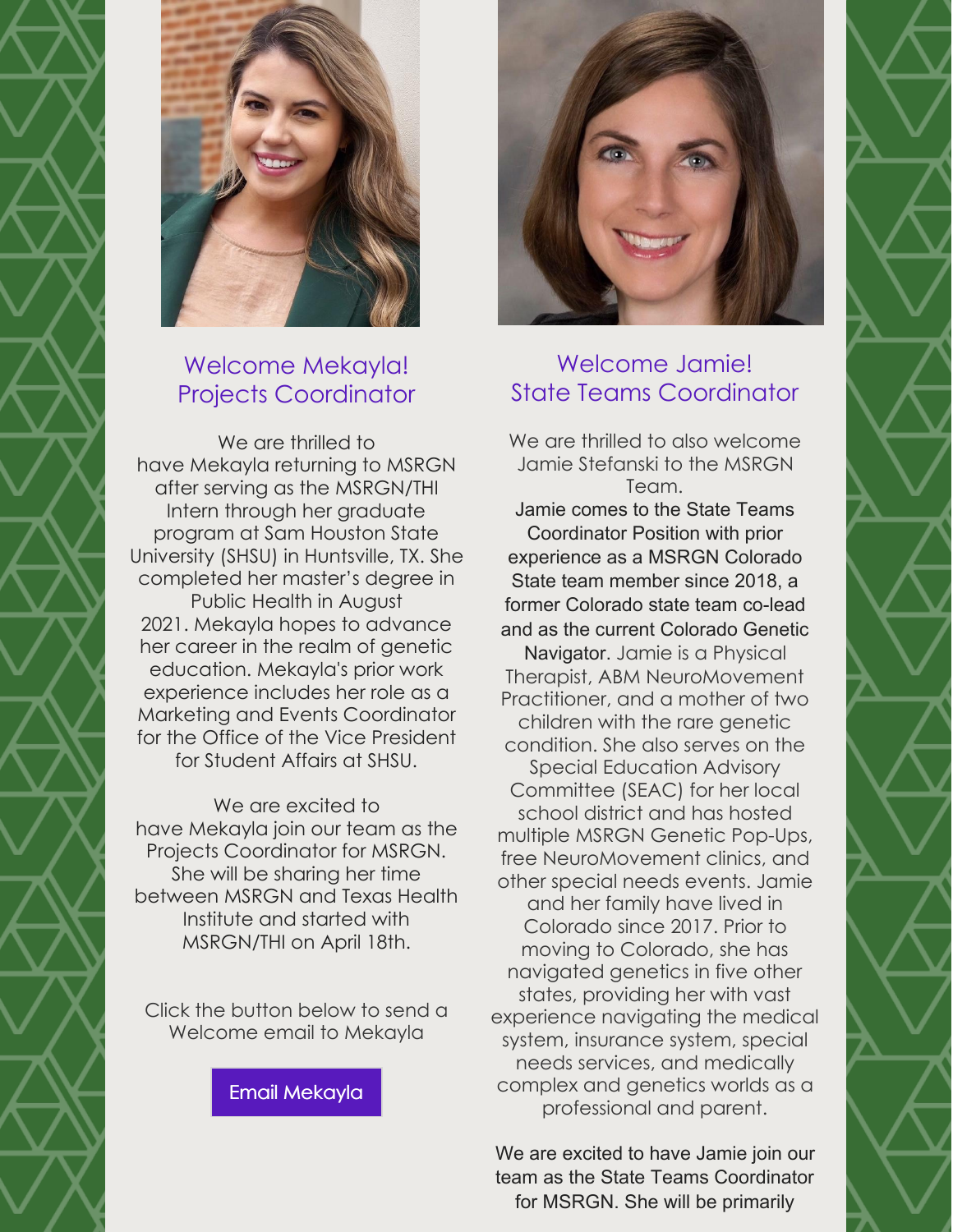serving our state teams as of April 11th.

Click the button below to send a Welcome email to Jamie

> Email [Jamie](mailto:jstefanski@mountainstatesgenetics.org)

#### Help us say Goodbye to Cody!

Cody will be wrapping up his last state team calls over the next few weeks and will be training Jamie and Mekayla on many of the tasks he will be handing over to them. We have been honored to have him as part of our MSRGN team and wish him the best in his new full-time health policy analyst role with THI.

Email [Cody](mailto:cprice@texashealthinstitute.org)

## SUGGEST A TOPIC! SUGGEST A SPEAKER! for the MSRGN Genetics Summit 2022

## November 9 & 10, 2022

The MSRGN management team has made the decision to offer our annual Genetics Summit as a virtual event for 2022.

Please Save The Dates: November 9 & 10, 2022

If you have ideas for topics or speakers or any topics from last year's Genetics Summit that you would like to hear more about this year, please let us know by filling out the form below by May 1, 2022.

> Suggest a Topic or [Speaker](https://forms.gle/P7tBeDgWQV58ihCV8) here

## Genetic Ambassador May Call

Our MSRGN Genetic Ambassador group is a place for individuals, families and loved ones impacted by genetic conditions to gather quarterly to connect, share and learn together.

Our next call will be on May 19, 2022 at 11am PT/noon MT/1pm CT/2pm ET. If you would like to join this call or know a family who would like to be included, please contac[t](mailto:kwees@mountainstatesgenetics.org) [Kristi.](mailto:kwees@mountainstatesgenetics.org)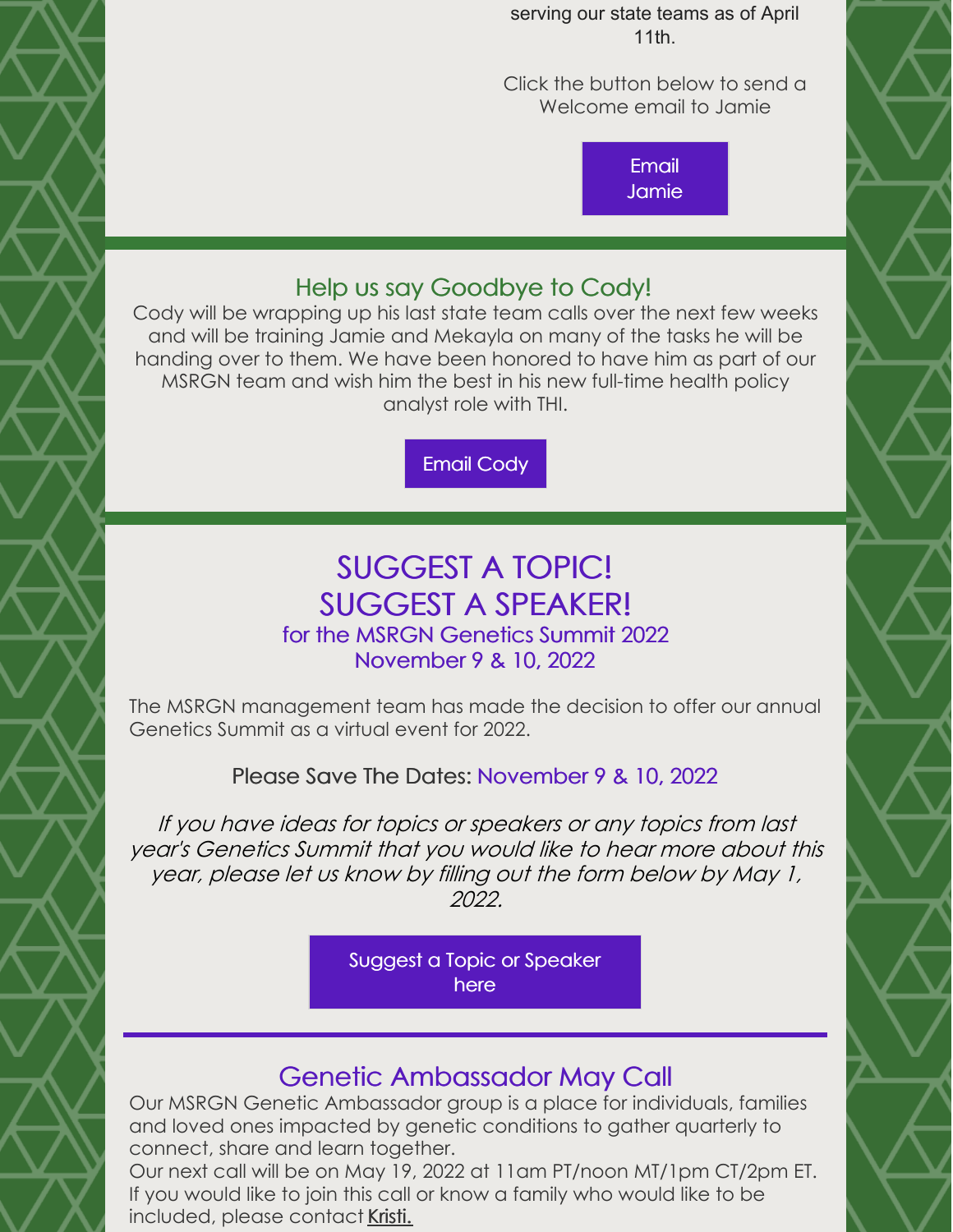Registration is now OPEN for our May 18th Time 4 Genetics Webinar!

# Time 4 Genetics Webinar in May:

#### **[Genetic](https://us02web.zoom.us/meeting/register/tZUpcOuvrjIuH9auAho6GXqpUWyeIXoZp0UK) Testing: It's not** Rocket Science May 18, 2022 (10am PT, 11am MT,

noon CT, 1pm ET)

Guest Speakers: Daryl A. Scott, MD, PhD [Associate](https://www.bcm.edu/people-search/daryl-scott-30210) professor at **Baylor College** of Medicine & Clinical Geneticist at Texas [Children's](https://www.texaschildrens.org/find-a-doctor/daryl-scott-md) Hospital

Haley Streff, MS, CGC Clinical [Instructor](https://www.bcm.edu/people-search/haley-streff-31144) at Baylor College of Medicine & Certified Genetic Counselor at Texas [Children's](https://www.texaschildrens.org/find-a-doctor/haley-streff-ms-cgc) Hospital



Register Here for May 18 **[Webinar](https://us02web.zoom.us/meeting/register/tZUpcOuvrjIuH9auAho6GXqpUWyeIXoZp0UK)**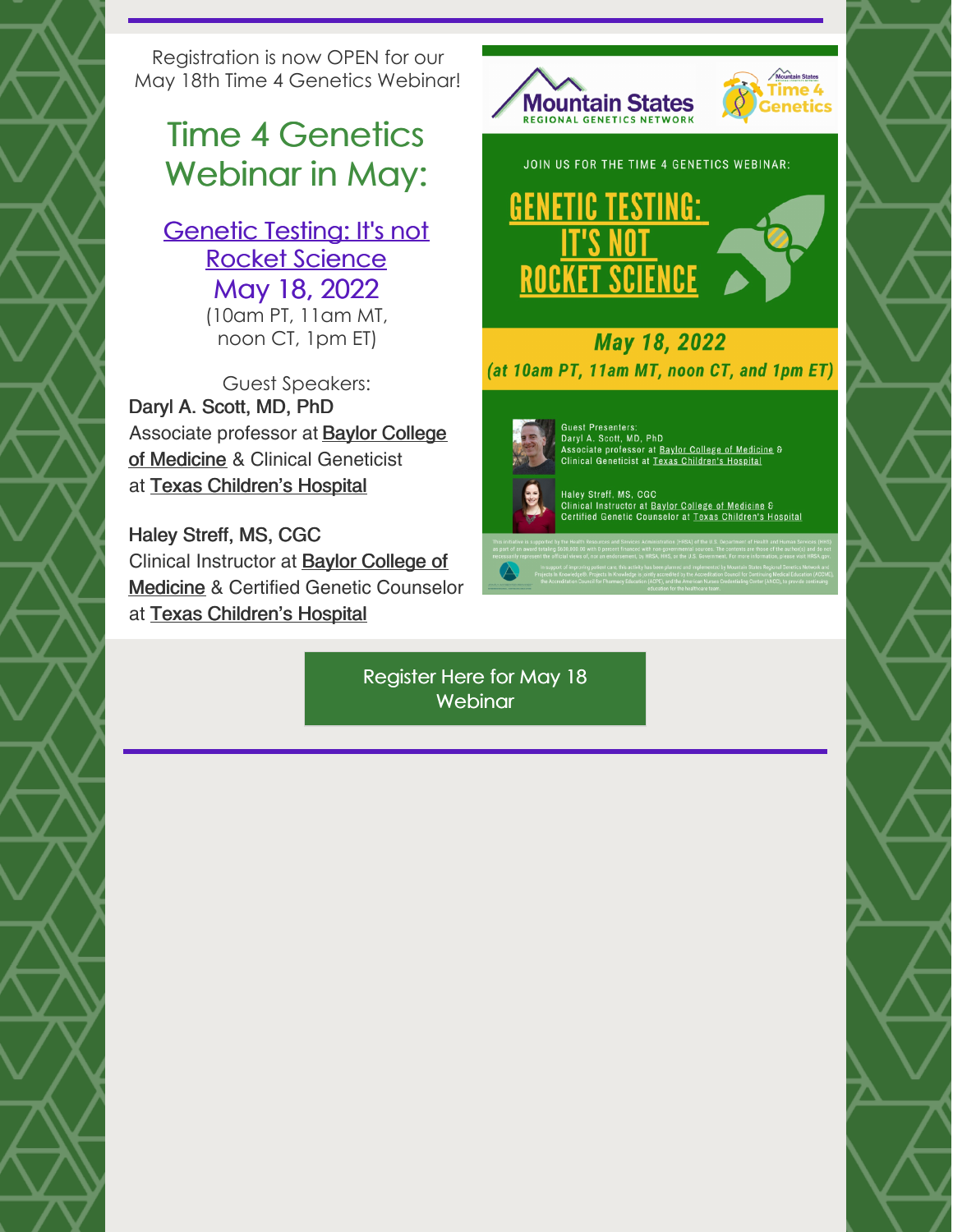

#### https://bit.ly/PMEval22

#### **CONNECTING UNDERSERVED POPULATIONS TO GENETICS**

The seven Regional Genetics Networks, NCC, and the Family Center work together to improve access to genetic services for underserved populations. Learn about the impact of our work by checking out the updated interactive dashboard!





#### Evaluation Dashboard for the Regional Genetics Networks

As a member of MSRGN, did you know that we collect data related to our mission of improving access to genetic services for underserved population? Each RGN, including MSRGN, are required to report data on specific measures so that as a system with the other six RGNs, the National Coordinating Center for the Regional Genetics Networks (NCC), and the National Genetics Education and Family Support Center (Family Center), we can understand the impact of our work.

Each year, the RGN's submit data to the NCC about the number of providers and individuals that are served through our activities (education, training, telehealth support, and assisting connections to genetic services), as well as the clinics we help support to deliver telehealth. This data is then compiled by the NCC to present a national picture of the reach of the system.

On NCC's website [\(https://nccrcg.org/evaluation-dash/](https://nccrcg.org/evaluation-dash/)), you can find an interactive dashboard that presents the data and sample activities from June 2017 to May 2021 (through year 4's data).

Have questions about how this data is collected for (RGN)? Reach out to our external evaluator, Liza [Creel](mailto:Liza.Creel@louisville.edu) to learn more.

#### Acknowledgement of Funding

This publication is supported by the Health Resources and Services Administration (HRSA) of the U.S. Department of Health and Human Services (HHS) as part of an award totaling \$600,000 with 0 percentage financed with nongovernmental sources. The contents are those of the author(s) and do not necessarily